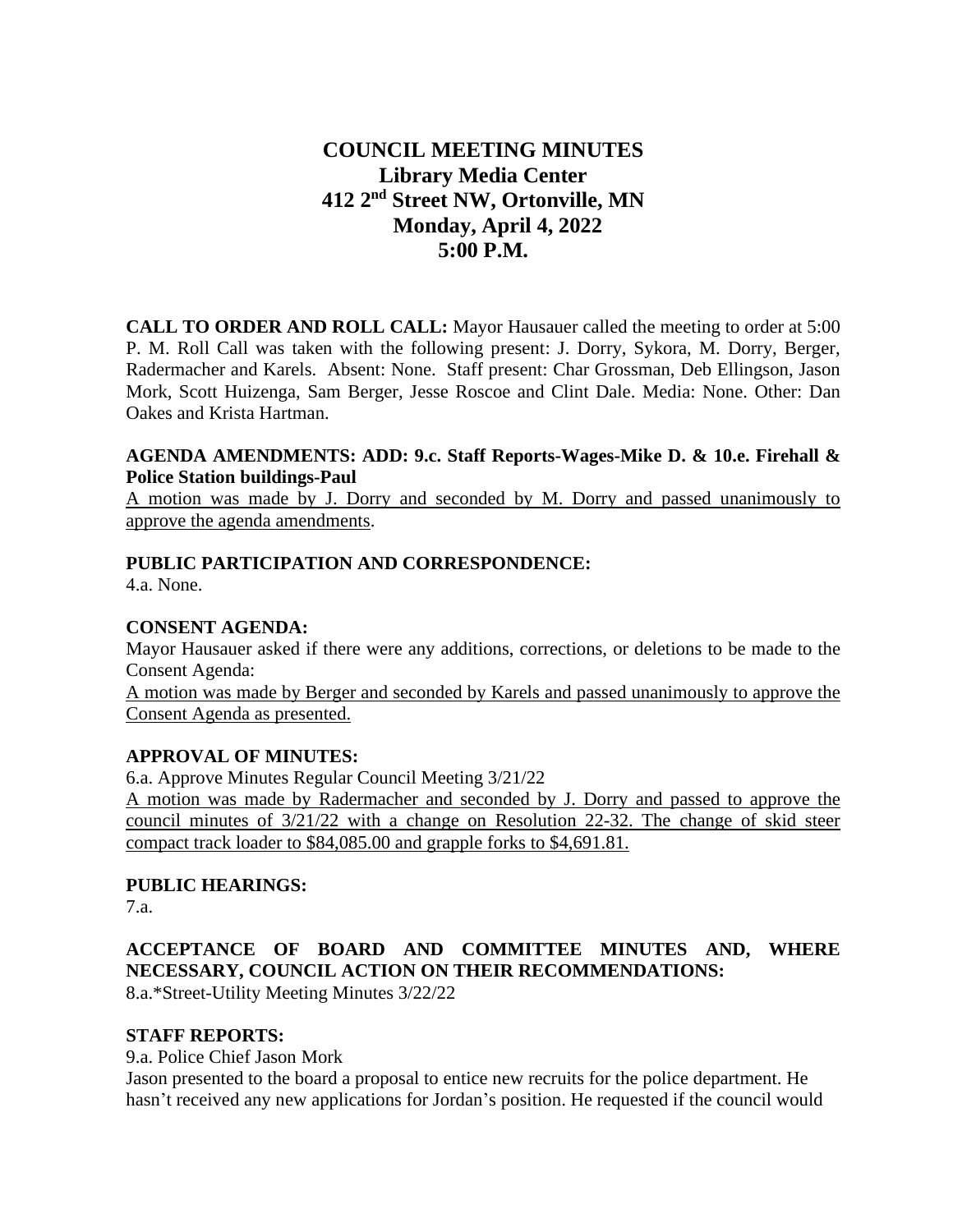consider offering bonus incentives. He was proposing to possibly paying for their tuitions. A two year course of law enforcement costs about \$15,000. He said there is 3 colleges in Minnesota that offer the program. He would like to offer a incentive of \$5,000.00 per year for a minimum of three years of employment with the City of Ortonville.

M. Dorry moved and J. Dorry seconded that the following Resolution be adopted:

## **RESOLUTION 22-34 RESOLUTION FOR TUITION PAY INCENTIVE FOR 3 YEARS OF EMPLOYMENT OF \$5,000.00 EACH YEAR WITH THE ORTONVILLE POLICE DEPARTMENT**

BE IT AND IT IS HEREBY RESOLVED by the Council of the City of Ortonville approve an incentive tuition pay of \$5,000.00 each year for 3 years of employment with the Ortonville Police Department.

Upon roll call vote the following voted Aye: M. Dorry, J. Dorry, and Hausauer. Nay: Sykora, Berger, Radermacher and Karels.

Resolution 22-34 failed this 4<sup>th</sup> day of April 2022.

After further discussion Hausauer made a motion and M. Dorry seconded it and passed for 2 council members to form a committee and meet with the county personnel on discussing county policing coverage. Matt and Gene volunteered to be on the committee.

9.b. Golf Course Superintendent Jesse Roscoe

Karels moved and Radermacher seconded that the following Resolution be adopted:

#### **RESOLUTION 22-35 RESOLUTION HIRING TONY SCHAKE AS ASSISTANT GOLF SUPERINTENDENT**

BE IT AND IT IS HEREBY RESOLVED by the Council of the City of Ortonville to hire Tony Schake as assistant golf superintendent as of April 4<sup>th</sup>, 2022 at a Grade 5, Step 1.

Upon roll call vote the following voted Aye: J. Dorry, Sykora, M. Dorry, Hausauer, Berger, Radermacher and Karels. Nay: None.

\_\_\_\_\_\_\_\_\_\_\_\_\_\_\_\_\_\_\_\_\_\_\_\_ \_\_\_\_\_\_\_\_\_\_\_\_\_\_\_\_\_\_\_\_\_\_\_\_

Resolution 22-35 passed this  $4<sup>th</sup>$  day of April 2022.

APPROVED: ATTEST:

Gene Hausauer Charleen Grossman Mayor City Clerk-Administrator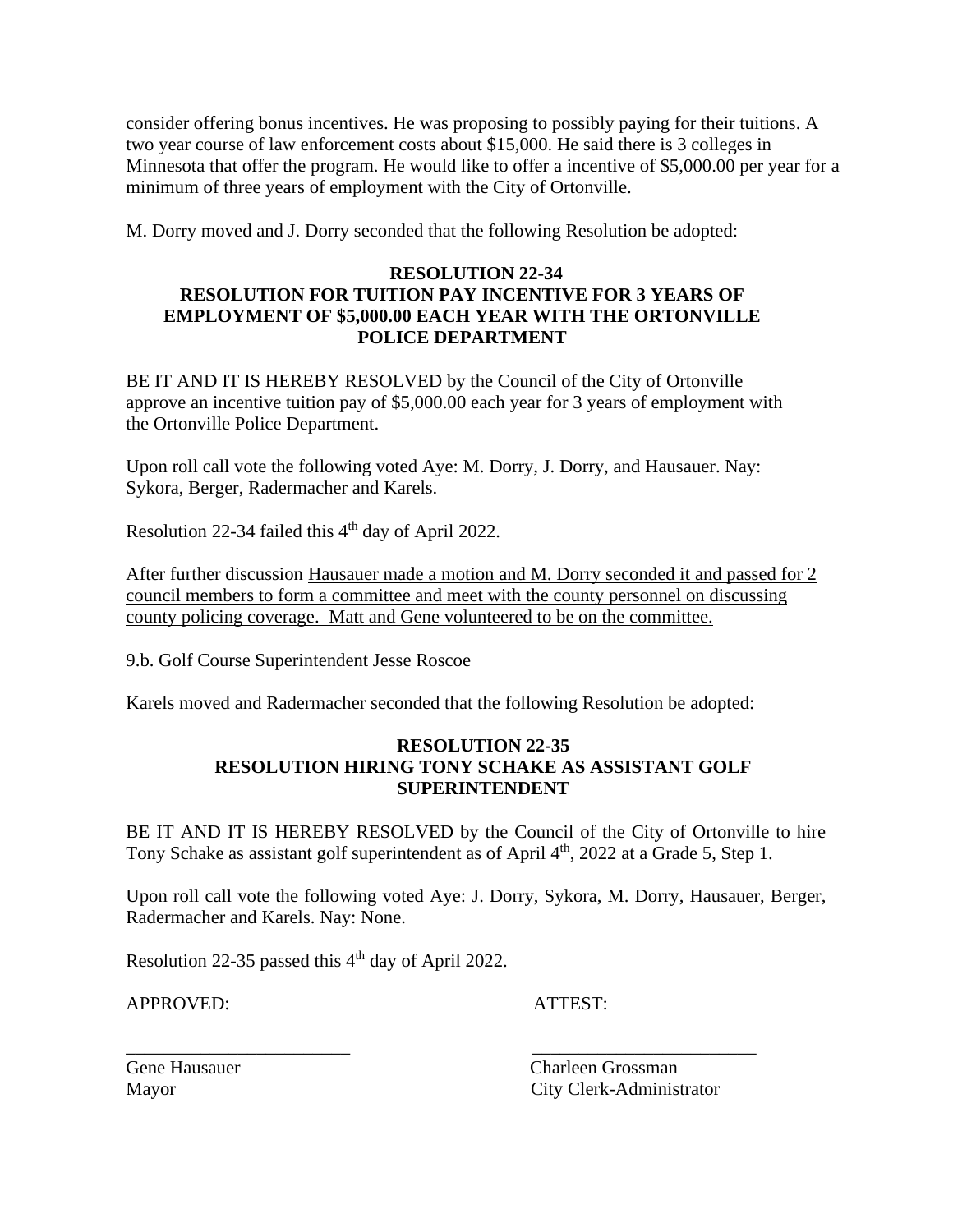Karels moved and Radermacher seconded that the following Resolution be adopted:

## **RESOLUTION 22-36 RESOLUTION HIRING NATHANIEL GUSTAFSON, ALEX MEYER AND JOHN SCHULTZ AS SEASONAL PART-TIME GOLF COURSE EMPLOYEES**

BE IT AND IT IS HEREBY RESOLVED by the Council of the City of Ortonville to hire Nathaniel Gustafson, Alex Meyer and John Schultz as seasonal part-time golf course employees.

Upon roll call vote the following voted Aye: J. Dorry, Sykora, M. Dorry, Hausauer, Berger, Radermacher and Karels Nay: None.

Resolution 22-36 passed this  $4<sup>th</sup>$  day of April 2022.

APPROVED: ATTEST:

Gene Hausauer Charleen Grossman Mayor City Clerk-Administrator

9.c. Wages

Councilman Mike Dorry feels that the City of Ortonville needs to be more marketable for the employees that they currently employed. As of right now, the city is struggling keeping police officers. He would like to see a \$4.00 increase for all positions governed by pay equity.

M. Dorry moved and J. Dorry seconded that the following Resolution be adopted:

\_\_\_\_\_\_\_\_\_\_\_\_\_\_\_\_\_\_\_\_\_\_\_\_ \_\_\_\_\_\_\_\_\_\_\_\_\_\_\_\_\_\_\_\_\_\_\_\_

#### **RESOLUTION 22-37 RESOLUTION APPROVING A \$4.00 AN HOUR INCREASE ACROSS THE BOARD FOR ALL POSITIONS GOVERNED BY PAY EQUITY**

BE IT AND IT IS HEREBY RESOLVED by the Council of the City of Ortonville to approve a \$4.00 an hour increase across the board for all positions governed by pay equity.

Upon roll call vote the following voted Aye: J. Dorry, M. Dorry, Hausauer and Karels. Nay: Radermacher, Sykora and Berger.

Resolution 22-37 passed this  $4<sup>th</sup>$  day of April 2022.

\_\_\_\_\_\_\_\_\_\_\_\_\_\_\_\_\_\_\_ \_\_\_\_\_\_\_\_\_\_\_\_\_\_\_\_\_\_\_\_\_

APPROVE: ATTEST:

Gene Hausauer Charleen Grossman Mayor City Clerk-Administrator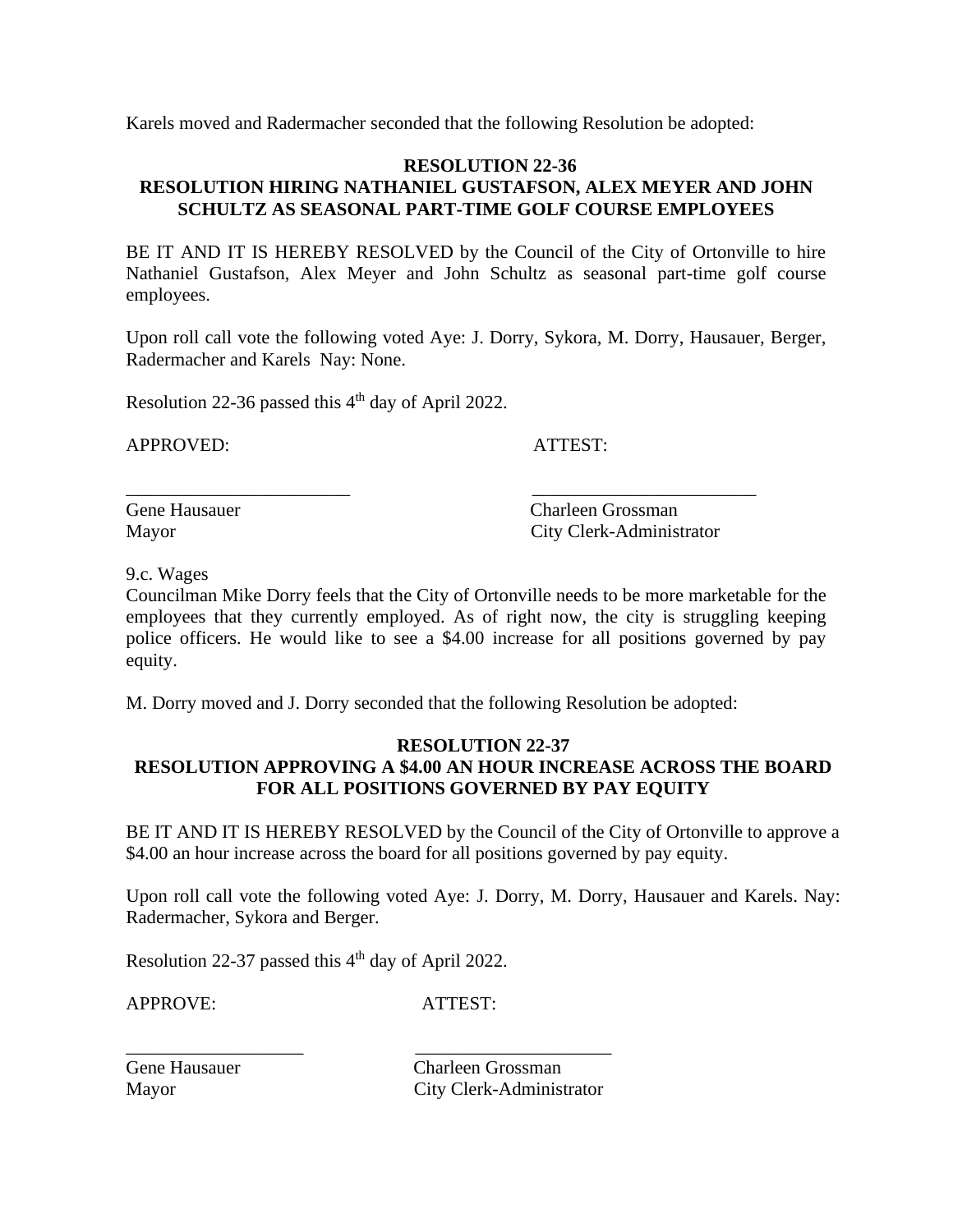**NEW BUSINESS:** 10.a.\*Resignation Letter-Jordan Reiner-Police Officer

Berger moved and Karels seconded that the following Resolution be adopted:

#### **RESOLUTION 22-38 RESOLUTION ACCEPTING RESIGNATION OF JORDAN REINER**

**BE IT AND IT IS HEREBY RESOLVED** by the Council of the City of Ortonville to accept the resignation of Jordan Reiner from the position of a police officer effective March 31, 2022.

Upon roll call vote the following voted Aye: J. Dorry, Sykora, M. Dorry, Hausauer, Berger, Radermacher and Karels. Nay: None.

Resolution 22-38 passed this  $4<sup>th</sup>$  day of April 2022.

APPROVED: ATTEST:

Gene Hausauer Charleen Grossman Mayor City Clerk-Administrator

9.c. Wages

10.b.\*Gambling License-Fire Dept Relief Assoc. 10/29/22

10.c.\*Resolution Approving Annual Appointments

Berger moved and Karels seconded that the following Resolution be adopted:

\_\_\_\_\_\_\_\_\_\_\_\_\_\_\_\_\_\_\_ \_\_\_\_\_\_\_\_\_\_\_\_\_\_\_\_\_\_\_\_\_\_\_\_\_\_\_\_\_\_

## **RESOLUTION 22-39 RESOLUTION APPROVING ANNUAL APPOINTMENTS**

**BE IT AND IT IS HEREBY RESOLVED** by the City Council of the City of Ortonville, Minnesota that the following 2022 appointments are hereby approved:

Electronic Fund Transfers-Charleen Grossman, Debra Ellingson and Clinton Dale

Upon roll call vote the following voted Aye: J. Dorry, Sykora, M. Dorry, Hausauer, Berger, Radermacher and Karels. Nay: None.

Resolution 22-39 passed this 4th day of April 2022.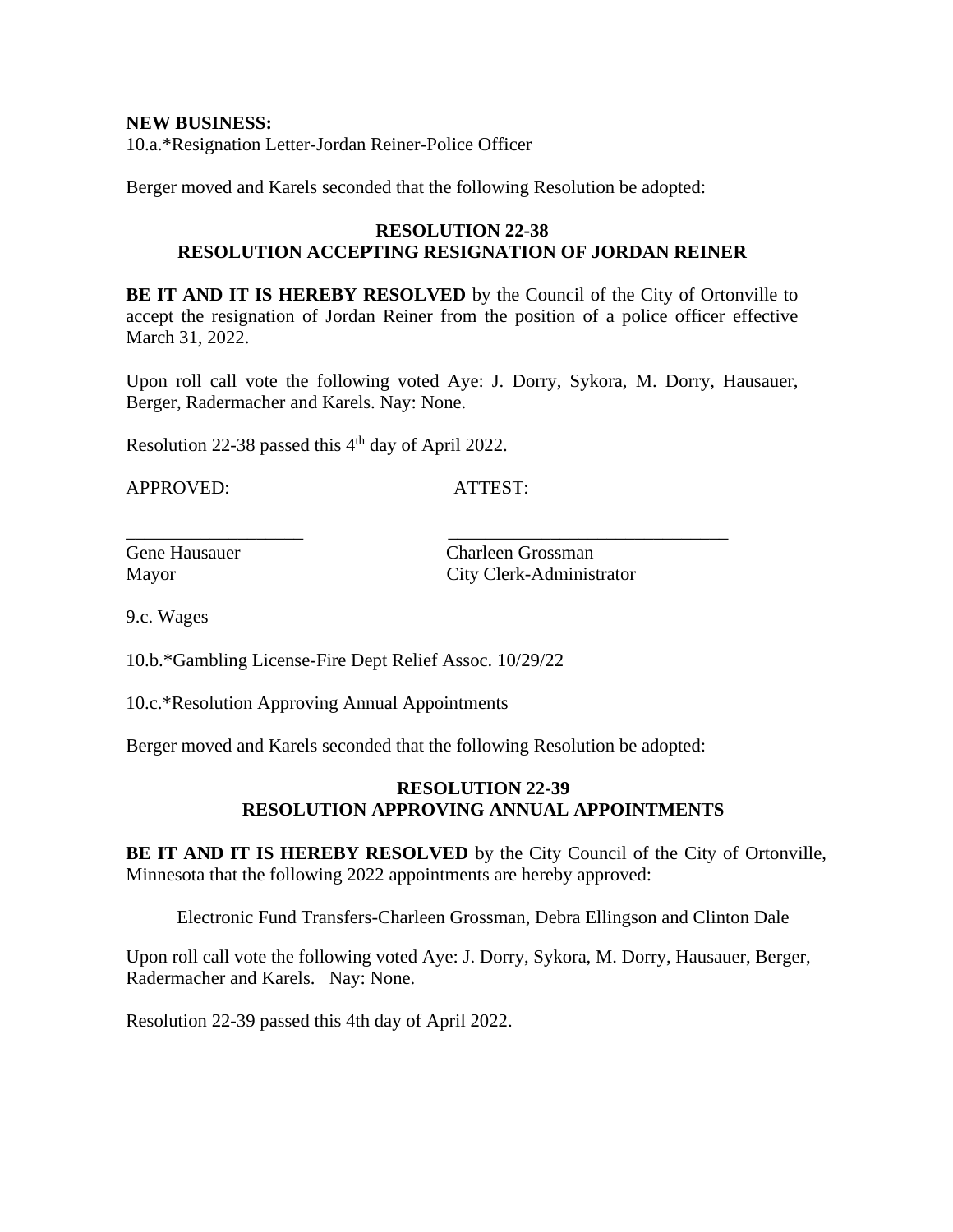#### APPROVED: ATTEST:

Gene Hausauer Charleen Grossman Mayor City Clerk-Administrator

10.d.\*Service Agreement and Proposals with MP NEXLEVEL

Berger moved and Karels seconded that the following Resolution be adopted:

\_\_\_\_\_\_\_\_\_\_\_\_\_\_\_\_\_\_\_\_\_\_ \_\_\_\_\_\_\_\_\_\_\_\_\_\_\_\_\_\_\_\_\_

## **RESOLUTION 22-40 RESOLUTION APPROVING NEXLEVEL, LLC AGREEMENT AND BORING PROPOSALS FOR THE BORING PROJECT OF JACKSON AVE, LINCOLN AVE, STEPHANS AVE, EASTVOLD & MISC MOBILIZATION CHARGES**

**BE IT AND IT IS HEREBY RESOLVED** by the Council of the City of Ortonville to approve the agreement and boring proposals of \$197,732.50 for Jackson Ave., \$213,638.98 for Lincoln Ave., \$36,636.80 for Stephens Ave., \$76,544.40 for Eastvold, and \$6,500.00 for miscellaneous mobilization charges for a total of \$531,052.68.

Upon roll call vote the following voted Aye: J. Dorry, Sykora, M. Dorry, Hausauer, Berger, Radermacher and Karels and the following voted Nay: None.

Resolution 22-40 passed this 4th day of April 2022.

APPROVE: ATTEST:

\_\_\_\_\_\_\_\_\_\_\_\_\_\_\_\_\_\_\_\_\_\_ \_\_\_\_\_\_\_\_\_\_\_\_\_\_\_\_\_\_\_\_\_\_

Gene Hausauer Charleen Grossman Mayor City Clerk Administrator

10.e. Fire & Police Dept buildings-Paul

A motion was made by Radermacher and seconded by Berger and passed unanimously to declare the fire station building and the police station building as surplus property and advertise with the realtors.

#### **UNFINISHED BUSINESS:**

11.a. Resolution-Alex Goergen-Reinstating as a Part-Time Police Officer

Berger moved and Karels seconded that the following Resolution be adopted:

## **RESOLUTION 22-41 RESOLUTION REINSTATING ALEX GOERGEN AS A PART-TIME POLICE OFFICER**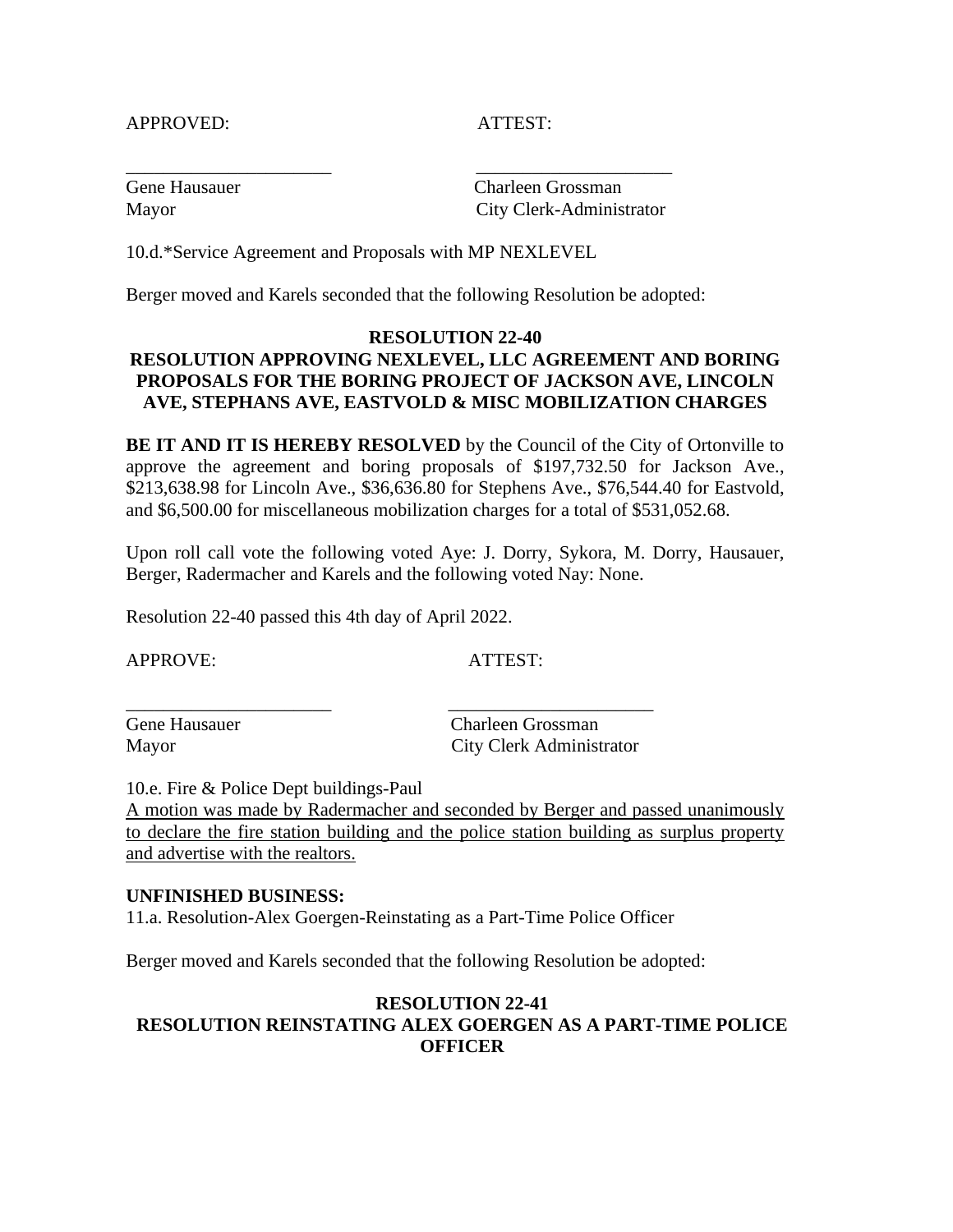**BE IT AND IT IS HEREBY RESOLVED** by the Council of the City of Ortonville to accept the reinstating of Alex Goergen as a part-time police officer at a Grade 6-Step 4 position.

Upon roll call vote the following voted Aye: J. Dorry, Sykora, M. Dorry, Hausauer, Berger, Radermacher and Karels. Nay: None.

Resolution 22-41 passed this 4th day of April 2022.

APPROVED: ATTEST:

Gene Hausauer Charleen Grossman Mayor City Clerk-Administrator

## **CONSIDERATION OF BILLS:**

Approve Expenditures-4/4/22

J. Dorry moved and Sykora seconded that the following Resolution be adopted:

\_\_\_\_\_\_\_\_\_\_\_\_\_\_\_\_\_\_\_\_\_ \_\_\_\_\_\_\_\_\_\_\_\_\_\_\_\_\_\_\_\_\_\_\_\_\_

\_\_\_\_\_\_\_\_\_\_\_\_\_\_\_\_\_\_\_ \_\_\_\_\_\_\_\_\_\_\_\_\_\_\_\_\_\_\_\_\_\_\_\_\_\_\_\_\_\_

## **RESOLUTION 22-42 RESOLUTION APPROVING EXPENDITURES OF 4/4/22**

BE IT AND IT IS HEREBY RESOLVED that the expenditures as listed in the Council report and on file at the City Clerk's Office in the amount of \$330,574.19 to be paid.

Upon roll call vote the following voted Aye: J. Dorry, Sykora, M. Dorry, Hausauer, Berger, Radermacher and Karels. Nay: None. Abstain: None.

Resolution 22-42 passed this 4th day of April 2022.

APPROVED: ATTEST:

Gene Hausauer Charleen Grossman Mayor City Clerk-Administrator

**NEW ACTIONS:** 12.

**EXECUTIVE SESSION:** 13.